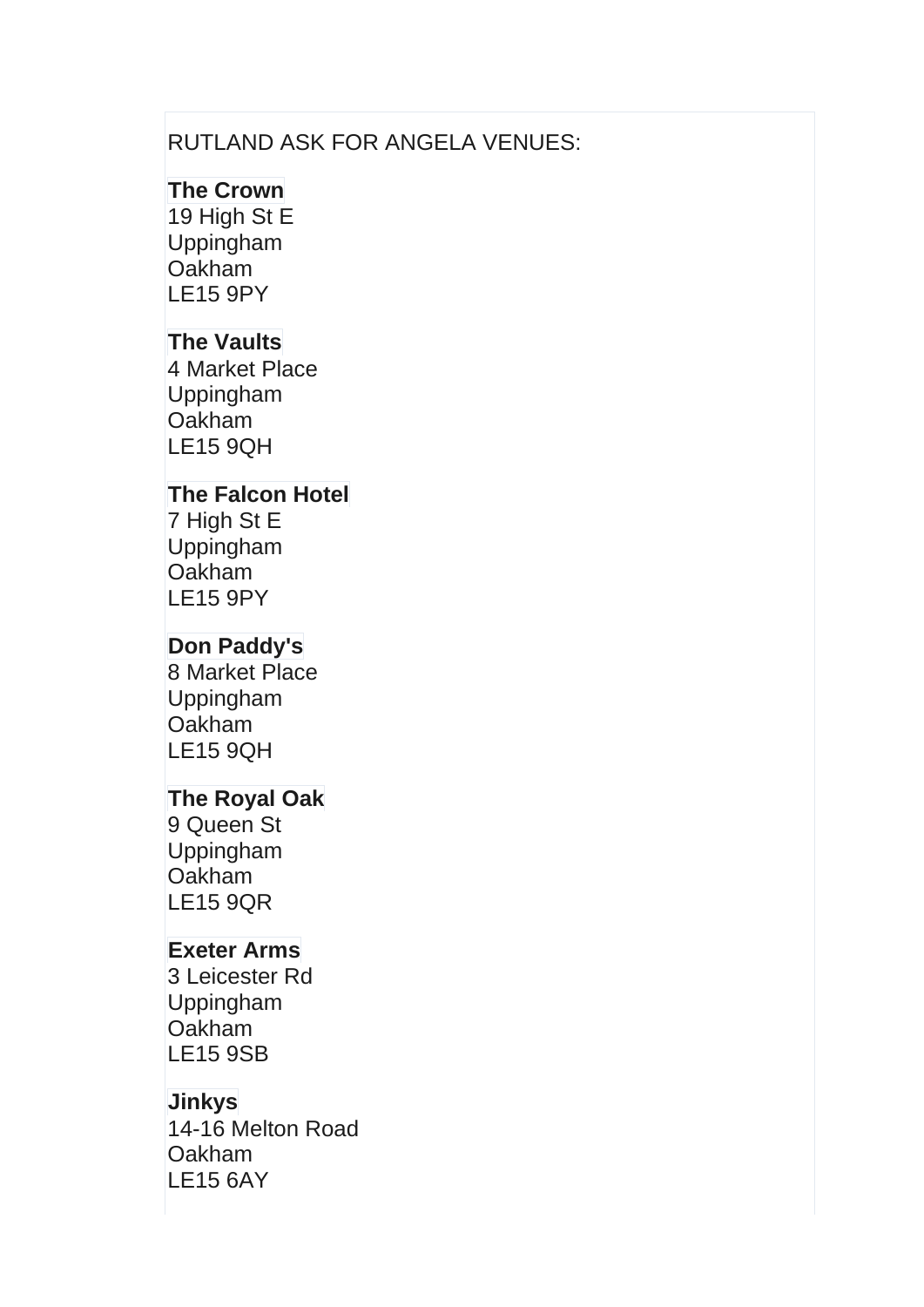#### **The Admiral Hornblower**

64 High St **Oakham** LE15 6AS

### **The Lord Nelson**

11 Market Place **Oakham** LE15 6DT

#### **The Whipper Inn**

Market Place **Oakham** LE15 6DT

#### **Crown Tavern**

7 Crown St **Oakham** LE15 6BZ

#### **Bills Bar**

9 Melton Rd **Oakham** LE15 6AX

# **The Grainstore**

Station Approach Oakham LE15 6RE

#### **The Royal Duke**

8 West Rd **Oakham** LE15 6LU

# **Captain Noel Newton** 55 High Street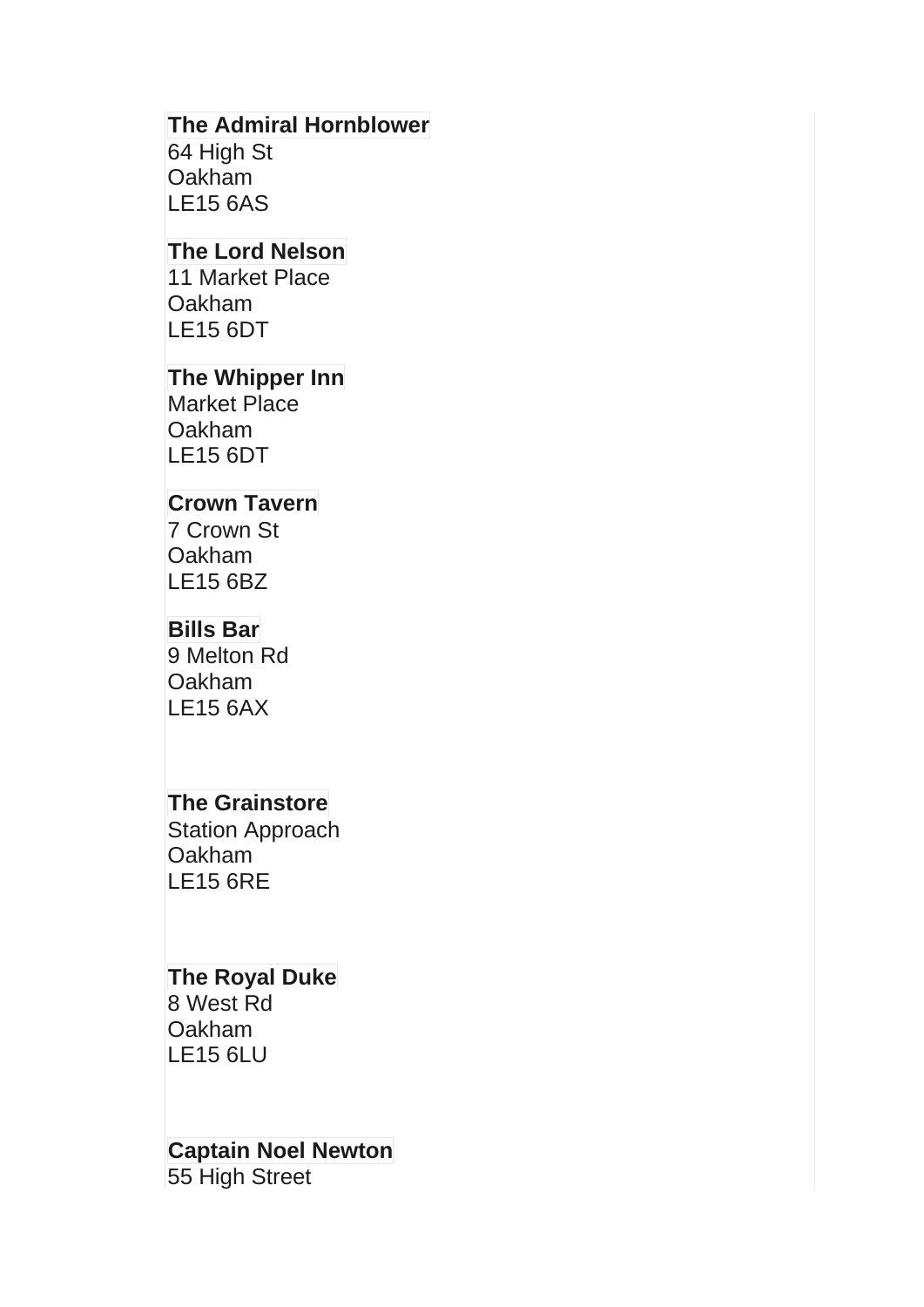## **Oakham** LE15 6AJ

# **The Railway**

Station Rd **Oakham** LE15 6QU

# **The Old Wisteria**

4 Catmos St Oakham LE15 6HW

# **The Wheatsheaf**

2-4 Northgate **Oakham** LE15 6QS

# **The Old Buttercross**

Panniers Way **Oakham LE15 7US** 

#### **Orbis**

6 Mill Street **Oakham** LE15 6EA

#### **Black Bull Market Overton**

2 Teigh Rd Market Overton **Oakham** LE15 7PW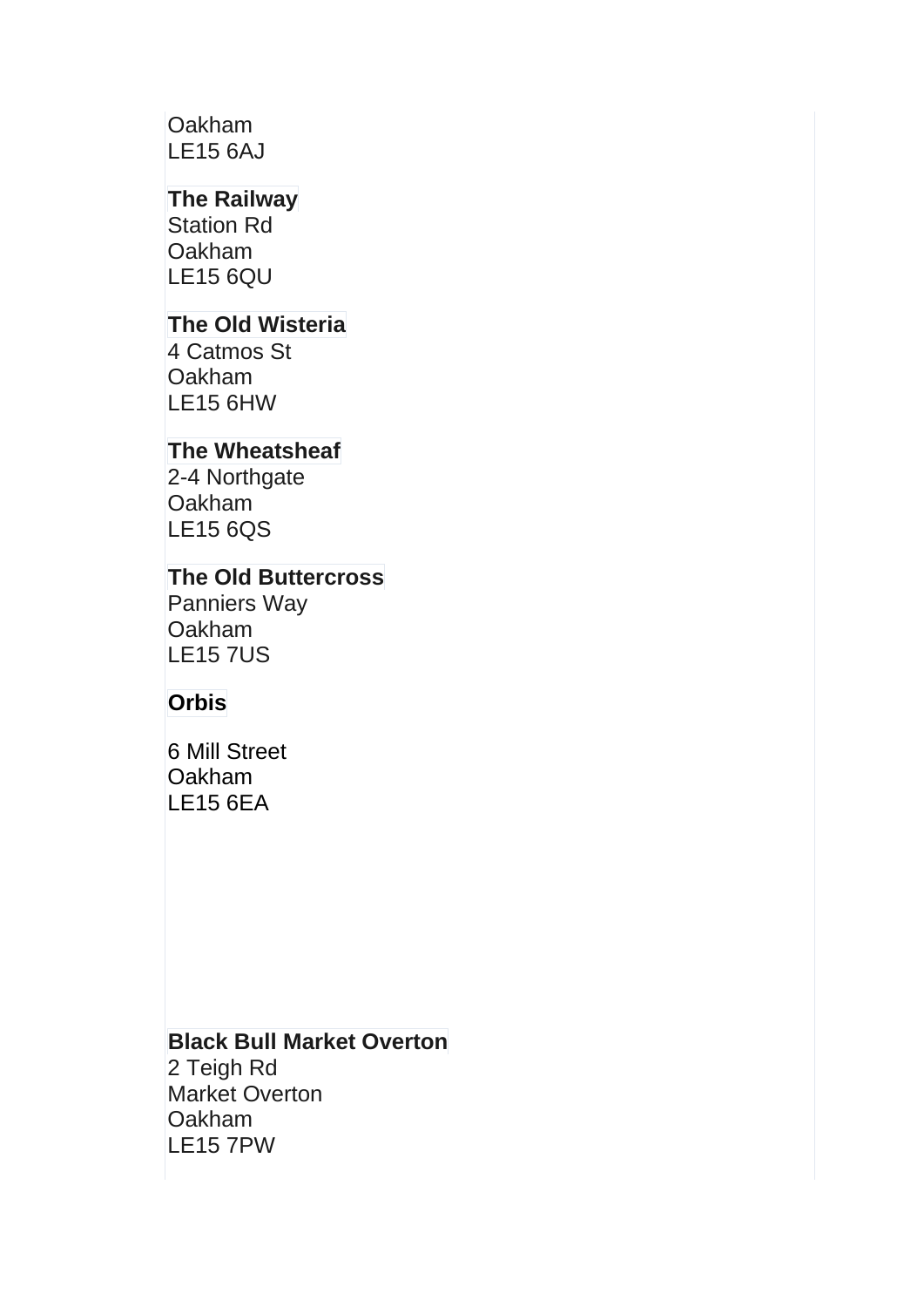### **White Lion Whissendine**

38 Main Street **Whissendine** LE15 7ET

# **Wheatsheaf Langham**

2 Burley Rd Langham Oakham LE15 7HY

# **Fox & Hounds Exton**

19 The Green **Exton** Oakham LE15 8AP

### **Sun Inn Cottesmore**

25 Main St **Cottesmore** Oakham LE15 7DH

## **The Plough Greetham**

23 Main St **Greetham** Oakham LE15 7NJ

#### **The Wheatsheaf Greetham**

1 Stretton Rd Oakham LE15 7NP

## **The Green Dragon Ryhall**

The Square Ryhall **Stamford** PE9 4HJ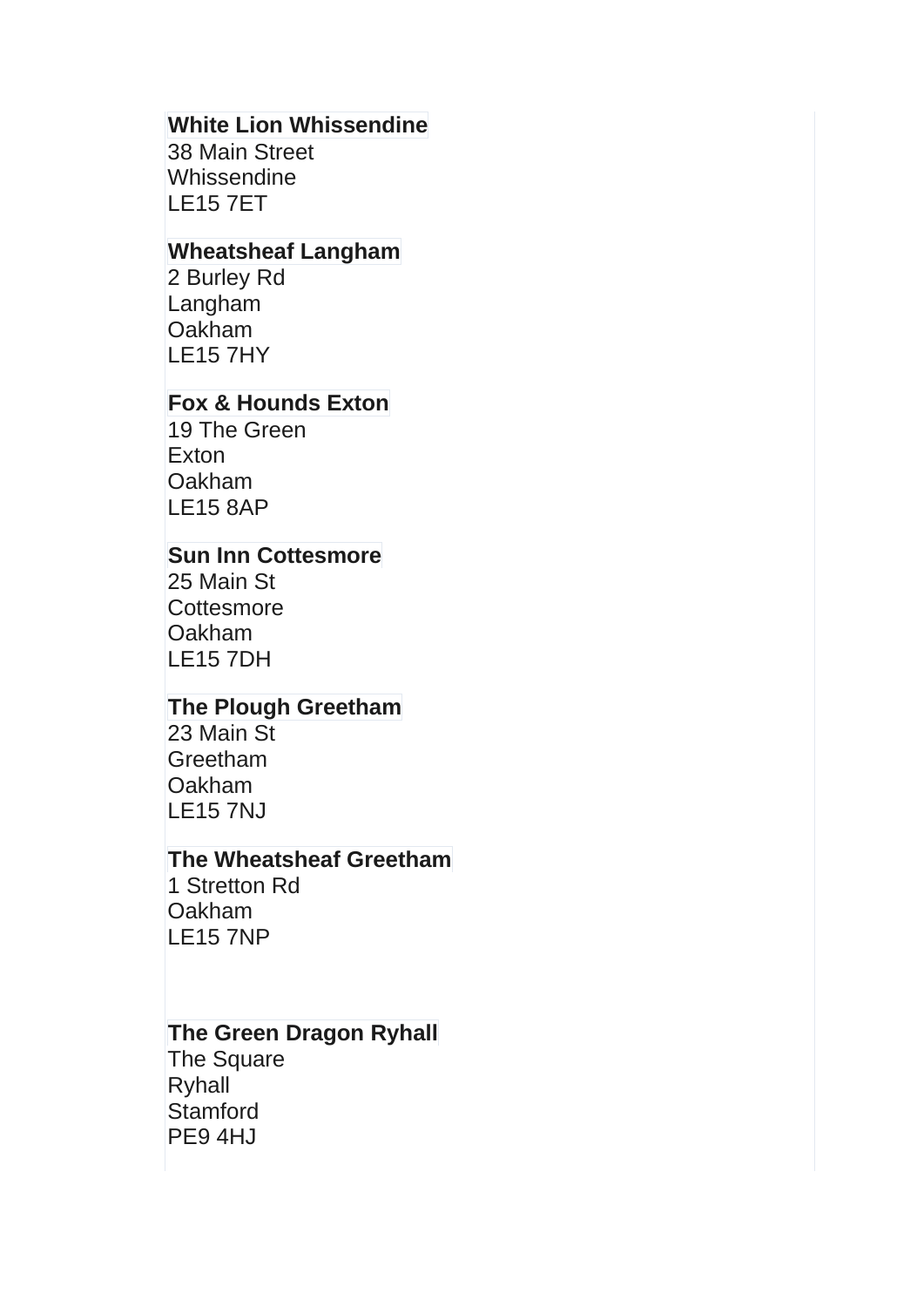### **The Noel Whitwell**

Main Street **Oakham** LE15 8BW

# **Barnsdale Lodge Hotel**

The Avenue **Exton** Oakham LE15 8AH

### **Barnsdale Hall Hotel**

Nr Oakham Rutland LE15 8AB

### **Normanton Park Hotel Rutland Water**

Normanton Park Rd **Normanton** Oakham LE15 8RP

## **Rutland County Golf Club Gt Casterton**

Great N Rd **Stamford** PE9 4AQ

## **The Crown**

Main St Great Casterton **Stamford** PE9 4AP

### **The Finches Arms Hambleton**

Oakham Road **Hambleton** LE15 8TL

#### **Blue Ball Braunston** 6 Cedar St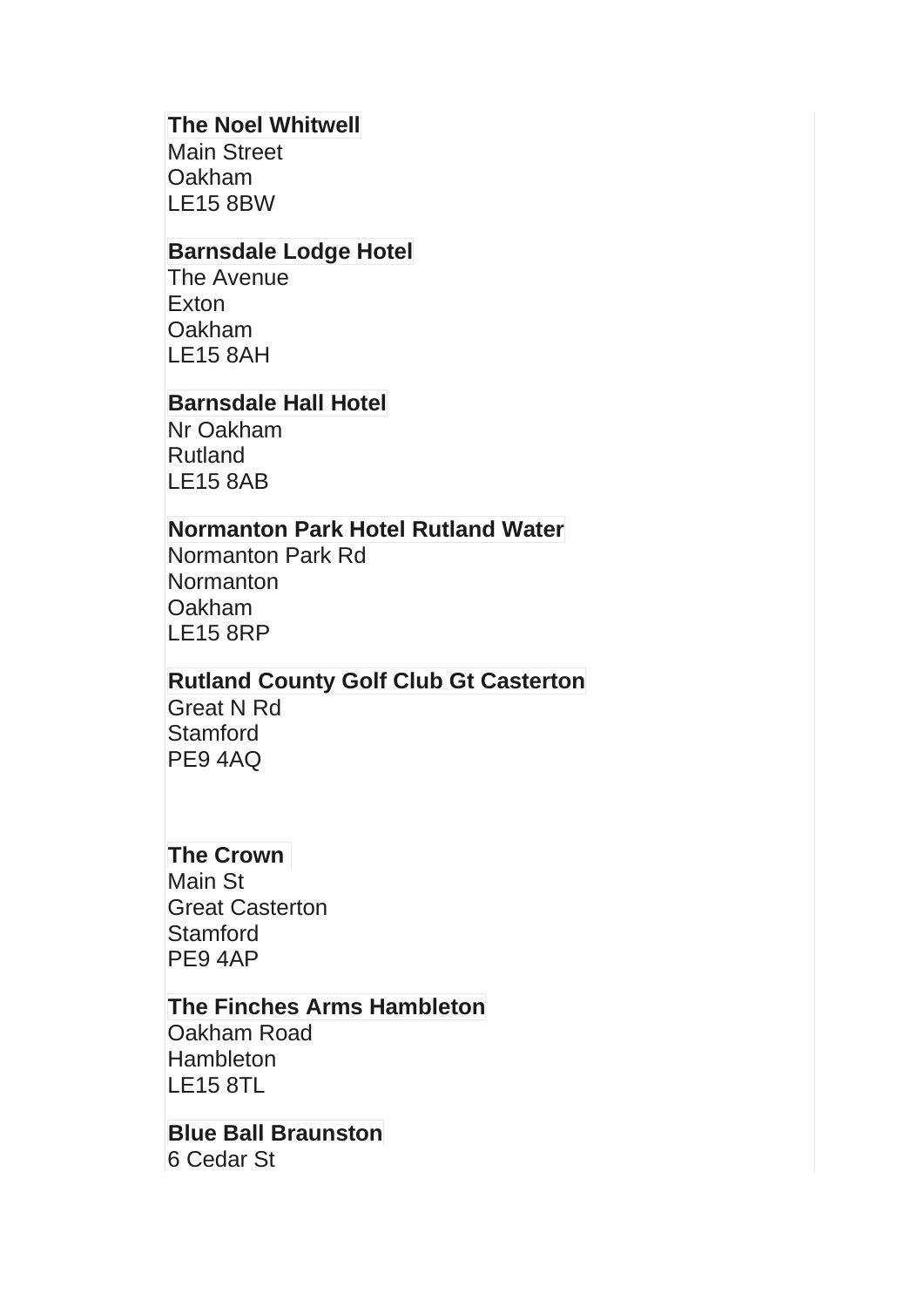**Braunston** Oakham LE15 8QS

### **Old Plough Braunston**

2 Church St **Braunston** Oakham LE15 8QT

### **Northwick Arms Ketton**

High St, Ketton Rutland PE9 3TA

# **Coach House**

3 Stamford Rd South Luffenham Oakham LE15

## **Sun Inn Belton**

24 Main St Oakham LE15 9LB

## **Wheatsheaf Edith Weston**

5 King Edward's Way Edith Weston Oakham LE15 8EZ

# **Kings Arms Wing**

13 Top St Oakham LE15 8SE

**Old White Hart Lyddington** 51 Main St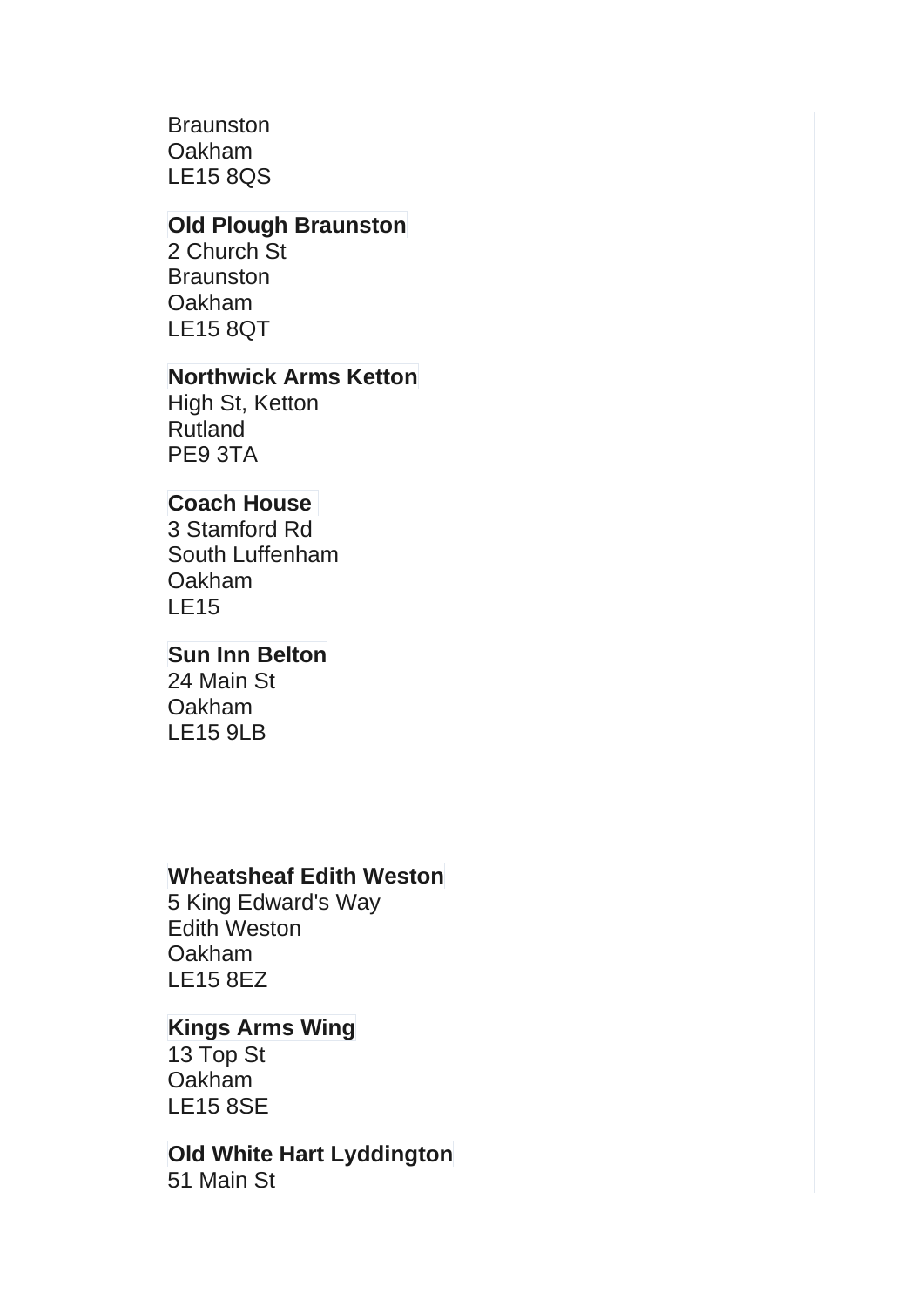Lyddington Oakham LE15 9LR

### **George & Dragon Seaton**

2 Main St, Seaton Oakham LE15 9HU

### **White Horse Empingham**

Main Street Empingham **Oakham** LE15 8PS

### **Horse & Jockey Manton**

2 St Mary's Rd **Manton Oakham** LE15 8SU

## **The Plough Caldecott**

16 Main St **Caldecott** Market Harborough LE16 8RS

## **Old Pheasant Glaston**

15 Main Rd **Glaston Oakham** LE15 9BP

## **Marquess of Exeter Lyddington**

52 Main St Lyddington **Oakham** LE15 9LT